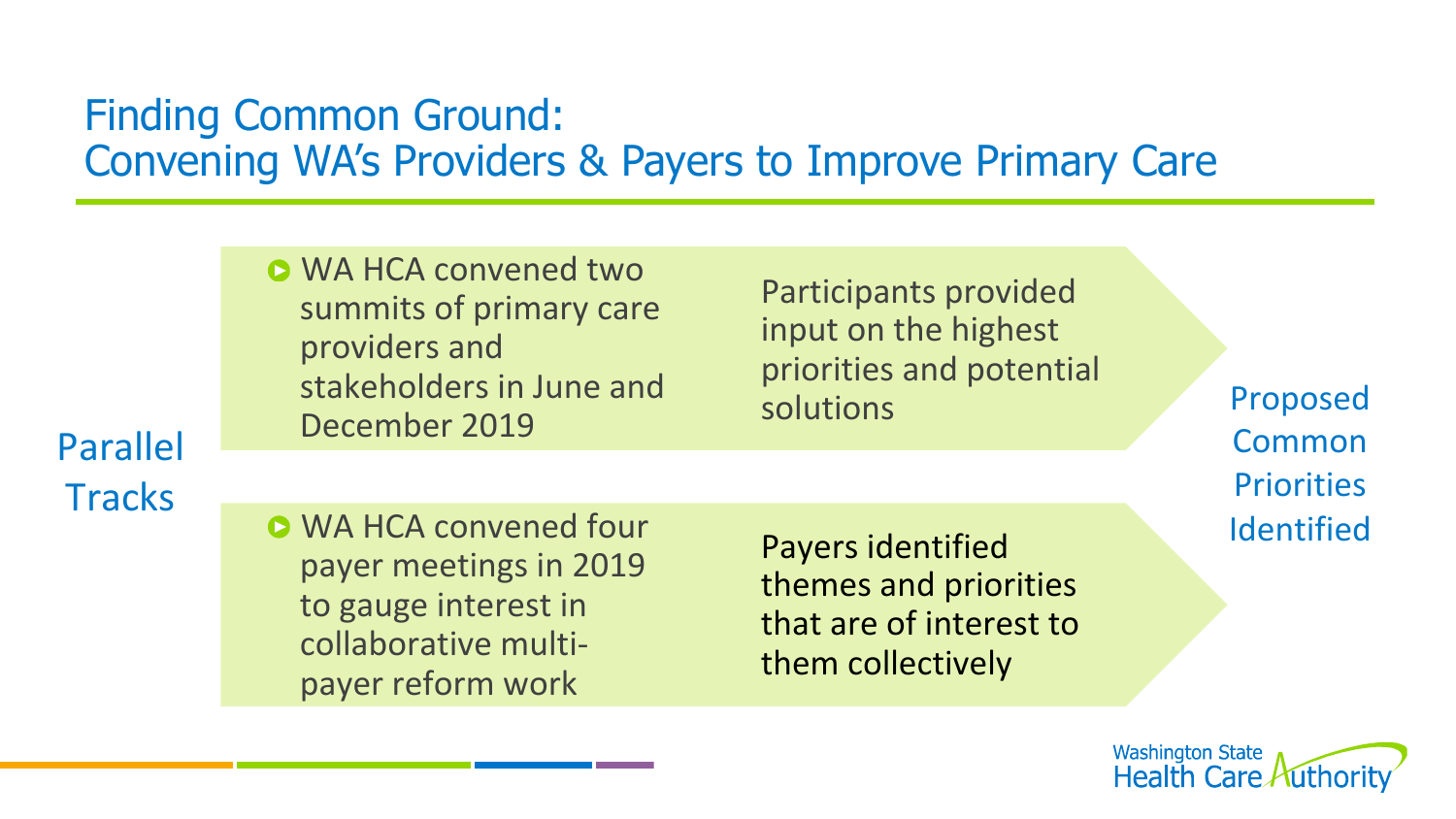# Combined Provider and Payer Priorities

| Priority                                                                                                                            | <b>Providers</b> | Payers |
|-------------------------------------------------------------------------------------------------------------------------------------|------------------|--------|
| Create a new design of "primary care" that is focused on whole-<br>person care, including preventive and behavioral health services |                  | X      |
| Develop shared understanding of care coordination, including who<br>provides what across the continuum                              | X                | X      |
| Incentivize providers to deliver patient/family centered care                                                                       | Χ                | X      |
| Develop aligned Primary Care Payment Model across payers                                                                            | Χ                | X      |
| Work together to produce analytics that provide actionable clinical,<br>financial, and social support data                          | X                | X      |
| Expand access to primary care and behavioral health                                                                                 |                  | X      |
| Aligned measurement of the "value" of primary care                                                                                  |                  |        |
| Dedicate percent of spend on primary care                                                                                           |                  |        |